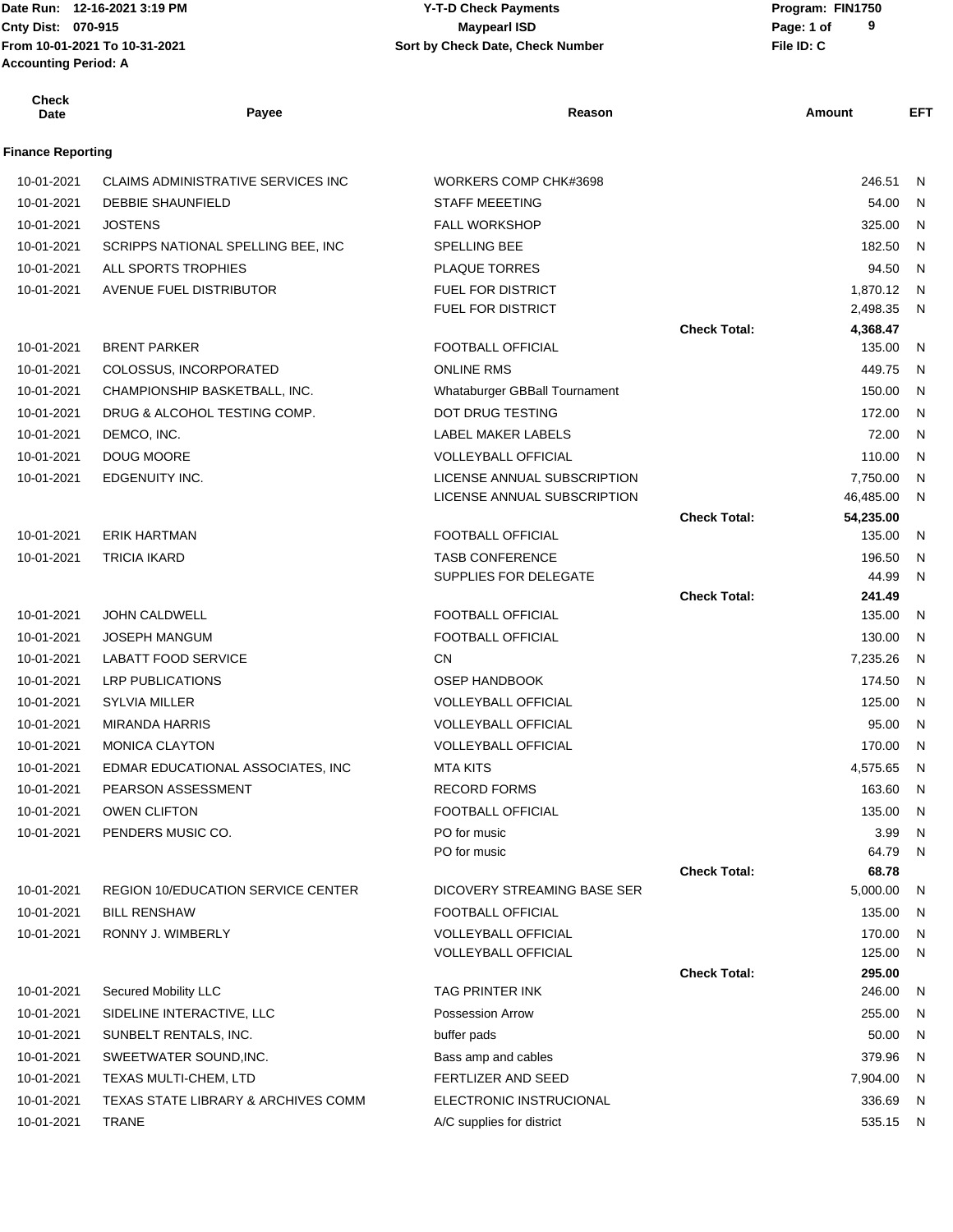| <b>Check</b><br>Date | Payee                              | Reason                                      |                     | Amount             | EFT          |
|----------------------|------------------------------------|---------------------------------------------|---------------------|--------------------|--------------|
| 10-05-2021           | THE COWBOY BANK OF TEXAS           | Chargeback for Hometown Ticket              |                     | 17.41              | $\mathsf{N}$ |
| 10-08-2021           | <b>CARD SERVICE CENTER</b>         | <b>FLOWERS KIEFER</b>                       |                     | 87.95              | N            |
|                      |                                    | <b>FLOWERS</b>                              |                     | 70.37              | N            |
|                      |                                    |                                             | <b>Check Total:</b> | 158.32             |              |
| 10-08-2021           | <b>SAM RIEPE</b>                   | Track/CC Tent                               |                     | 18.88              | N            |
| 10-08-2021           | 1 PRIORITY ENVIROMENTAL SERVICE    | <b>FLOORING</b>                             |                     | 3,000.00           | N            |
| 10-08-2021           | <b>7MK TRUCKING</b>                | <b>DIRT WORK</b>                            |                     | 240.00             | - N          |
| 10-08-2021           | APEX FLOORING SERVICES             | flooring for office remodel                 |                     | 3,016.08           | N            |
| 10-08-2021           | <b>ATMOS ENERGY</b>                | SD 09/02-10/04 MS                           |                     | 90.94              | N            |
|                      |                                    | SD 09/02-10/04 PRIMARY                      |                     | 145.89             | N            |
|                      |                                    | SD 09/02-10/04 HS                           |                     | 368.48             | N            |
| 10-08-2021           | <b>ATSSB</b>                       | ATSSB dues                                  | <b>Check Total:</b> | 605.31<br>150.00   | N            |
| 10-08-2021           | <b>BAND SHOPPE</b>                 | colorguard flags                            |                     | 211.70             | N            |
| 10-08-2021           | <b>BATTERIES PLUS</b>              | <b>BATTERIES</b>                            |                     | 55.35              | $\mathsf{N}$ |
| 10-08-2021           | BAYLOR INSTITUTE OF REHABILITATION | Trainer                                     |                     | 1,592.50           | N            |
| 10-08-2021           | <b>BLICK ART MATERIALS</b>         | <b>ART SUPPLIES</b>                         |                     | 154.83             | N            |
|                      |                                    | <b>ART SUPPLIES</b>                         |                     | 68.90              | N            |
|                      |                                    |                                             | <b>Check Total:</b> | 223.73             |              |
| 10-08-2021           | VARSITY BRANDS HOLDING CO., INC    | Football Equipment                          |                     | 290.00             | N            |
| 10-08-2021           | BUENA VISTA-BETHEL SPECIAL UTILITY | SD 08/13-09/14 PARK                         |                     | 51.44              | N,           |
| 10-08-2021           | <b>CARD SERVICE CENTER</b>         | <b>TASA MEMBERSHIP</b>                      |                     | 569.00             | N            |
|                      |                                    | <b>APPRECIATION</b>                         |                     | 21.00              | N            |
|                      |                                    | <b>REGISTRATION</b>                         |                     | 9.50               | N            |
|                      |                                    | MAINT. CELL PHONE                           |                     | 50.00              | N            |
|                      |                                    |                                             | <b>Check Total:</b> | 649.50             |              |
| 10-08-2021           | <b>CARD SERVICE CENTER</b>         | <b>TACS CONFERENCE</b>                      |                     | 239.68             | N.           |
| 10-08-2021           | CDWG INC.                          | GO GUARDIAN 2021 2022                       |                     | 11,800.00          | N            |
| 10-08-2021           | CENTENNIAL HIGH SCHOOL             | <b>Centennial Fall Golf</b>                 |                     | 585.00             | N            |
| 10-08-2021           | <b>CITY OF MAYPEARL</b>            | SD 08/31-09/27 ISD BALL FIELD               |                     | 21.00              | N            |
|                      |                                    | SD 08/31-09/27 PRIMARY<br>SD 08/31-09/27 HS |                     | 205.60<br>99.40    | N<br>N       |
|                      |                                    | SD 08/31-09/27 MS YD METER                  |                     | 343.30             | N            |
|                      |                                    | SD 08/31-09/27 MS                           |                     | 281.20             | N,           |
|                      |                                    | SD 08/31-09/27 YD METER LSK                 |                     | 21.00              | N,           |
|                      |                                    | SD 08/31-09/27 HS CONCESS BR                |                     | 233.20             | N,           |
|                      |                                    | SD 08/31-09/27 ADMIN                        |                     | 46.00              | N,           |
|                      |                                    |                                             | <b>Check Total:</b> | 1,250.70           |              |
| 10-08-2021           | <b>CLIFTON ISD</b>                 | <b>Clifton GBBall Tournament</b>            |                     | 655.00             | N,           |
| 10-08-2021           | <b>CPI</b>                         | <b>NCI TRAINING</b>                         |                     | 1,199.00           | N            |
|                      |                                    | ANNUAL MEMEBERSHIP FEE                      |                     | 150.00             | N            |
| 10-08-2021           | DARRIAN GRANGER                    | <b>FOOTBALL OFFICIAL</b>                    | <b>Check Total:</b> | 1,349.00<br>140.00 | N,           |
| 10-08-2021           | <b>EAST TEXAS COPY</b>             | MAINT. LEASE                                |                     | 48.02              | N            |
| 10-08-2021           | ECS LEARNING SYSTEMS, INC.         | <b>STAAR MASTER</b>                         |                     | 1,518.44           | N            |
|                      |                                    | STAAR MASTER                                |                     | 1,518.44           | N            |
|                      |                                    |                                             | <b>Check Total:</b> | 3,036.88           |              |
| 10-08-2021           | ENVIROMATIC SYSTEMS OR FORT WORTH  | A/C repairs LSK                             |                     | 330.00             | - N          |
| 10-08-2021           | ESTES ELECTRIC, INC.               | electrical check at HS                      |                     | 135.00             | - N          |
| 10-08-2021           | FLATT STATIONERS, INC.             | OFFICE SUPPLIES                             |                     | 290.20 N           |              |
|                      |                                    |                                             |                     |                    |              |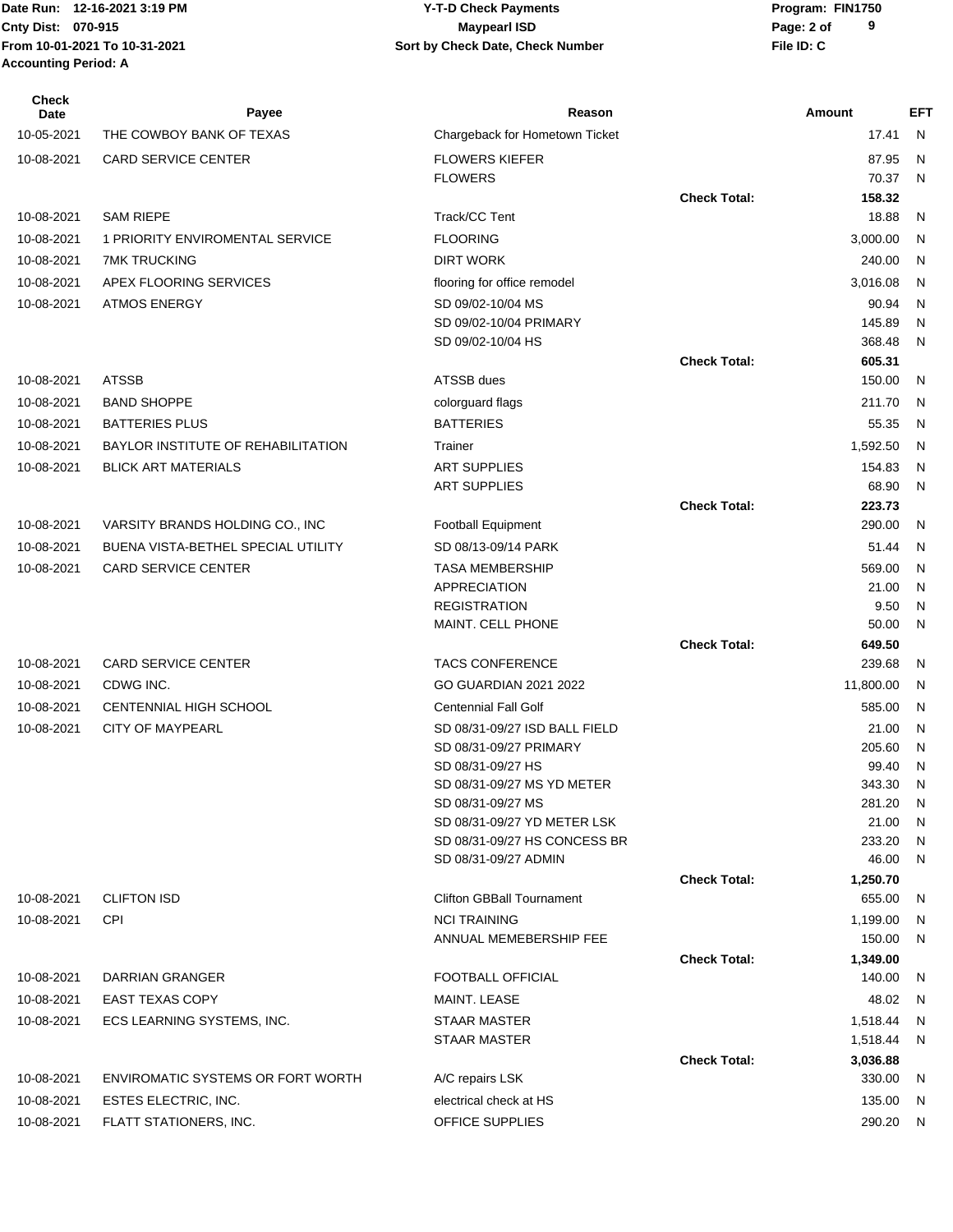## Date Run: 12-16-2021 3:19 PM **CONTACT CONSTRESS PARAMETER PROGRAM:** Program: FIN1750 **Cnty Dist:** 070-915 **Page: 3 of Page: 3 of MaypearI ISD 12-16-2021 3:19 PM Y-T-D Check Payments 070-915 Maypearl ISD**

| <b>Check</b><br>Date | Payee                                     | Reason                                             |                     | Amount             | <b>EFT</b>   |
|----------------------|-------------------------------------------|----------------------------------------------------|---------------------|--------------------|--------------|
| 10-08-2021           | GAGGLE.NET, INC.                          | Email Archiving & Safety                           |                     | 8,600.00           | N            |
| 10-08-2021           | HEALTH SPECIAL RISK, INC                  | <b>CATASTROPHIC INS.</b>                           |                     | 1,681.98           | $\mathsf{N}$ |
| 10-08-2021           | <b>INTERQUEST DETECTION CANINES</b>       | <b>HALF DAY SERVICE</b>                            |                     | 290.00             | N            |
| 10-08-2021           | <b>JOSEPH MANGUM</b>                      | <b>FOOTBALL OFFICIAL</b>                           |                     | 130.00             | N            |
| 10-08-2021           | <b>KANDICE HANNA</b>                      | <b>ARDS REPORTS</b>                                |                     | 1,060.00           | N            |
| 10-08-2021           | Kendall Jenkins                           | <b>FOOTBALL OFFICIAL</b>                           |                     | 115.00             | N            |
| 10-08-2021           | <b>KRISTI GUEST</b>                       | <b>CUSTODIAN APPRECIATION</b>                      |                     | 95.00              | N            |
| 10-08-2021           | LAKESHORE EQUIPMENT CO.                   | Title III Parent Engagement                        |                     | 237.93             | N            |
|                      |                                           | PRIMARY ESL SUPPLIES                               |                     | 73.00              | $\mathsf{N}$ |
|                      |                                           | <b>SUPPLIES</b>                                    |                     | 689.83             | $\mathsf{N}$ |
|                      |                                           |                                                    | <b>Check Total:</b> | 1,000.76           |              |
| 10-08-2021           | LOGMEIN USA, INC.                         | PHONE EQUIPMENT                                    |                     | 2,912.52           | N            |
| 10-08-2021           | LONE STAR PERCUSSION<br>M.A.C. ALARMS     | percussion equipment                               |                     | 277.05             | N            |
| 10-08-2021           |                                           | Security card access for MS<br>Battery replacement |                     | 2,297.00<br>196.00 | N<br>N       |
|                      |                                           |                                                    | <b>Check Total:</b> | 2,493.00           |              |
| 10-08-2021           | MAYPEARL ISD GEN ACTIVITY                 | <b>USERS MEMBERSHIPS</b>                           |                     | 100.00             | ${\sf N}$    |
| 10-08-2021           | MOUNTAIN PEAK SPECIAL UTILITY DIST        | SD 08/05-09/04 AG FACILITY                         |                     | 95.36              | N            |
| 10-08-2021           | NAVARRO COLLEGE                           | 2021 FALL TUITION                                  |                     | 52,391.50          | N            |
| 10-08-2021           | OAK CLIFF OFFICE SUPPLY & PRINTING        | PRINTER BLACK INK                                  |                     | 26.99              | $\mathsf{N}$ |
|                      |                                           | OFFICE SUPPLIES                                    |                     | 42.75              | $\mathsf{N}$ |
|                      |                                           | supplies                                           |                     | 19.00              | N            |
|                      |                                           | <b>BATTERIES</b>                                   |                     | 57.98              | $\mathsf{N}$ |
| 10-08-2021           | OFFICE DEPOT                              | <b>OFFICE SUPPLIES</b>                             | <b>Check Total:</b> | 146.72<br>191.00   | N            |
| 10-08-2021           | OLD BRICKYARD GOLF COURSE                 |                                                    |                     | 850.00             | N            |
| 10-08-2021           | PERMA-BOUND BOOKS                         | <b>Brickyard Golf Tournament</b><br><b>BOOKS</b>   |                     | 503.28             | N            |
| 10-08-2021           | PITNEY BOWES GLOBAL FINANCIAL SERVI       | LEASE                                              |                     | 420.00             | N            |
| 10-08-2021           | PRO-ED                                    | PEP PROFILE                                        |                     | 644.60             | N            |
| 10-08-2021           | <b>REGION 10/EDUCATION SERVICE CENTER</b> | <b>COUNSELOR INITIATIVE</b>                        |                     | 3,000.00           | $\mathsf{N}$ |
|                      |                                           | <b>Title IX Training</b>                           |                     | 75.00              | N            |
|                      |                                           |                                                    | <b>Check Total:</b> | 3,075.00           |              |
| 10-08-2021           | REPUBLIC SERVICES #794                    | <b>OCTOBER SD</b>                                  |                     | 2,968.88           | N            |
| 10-08-2021           | <b>RITCHIE BOWLING</b>                    | <b>TASB PARKING</b>                                |                     | 23.00              | - N          |
| 10-08-2021           | <b>SAM RIEPE</b>                          | Track/CC Tent                                      |                     | 302.00             | N            |
| 10-08-2021           | SPRINGTOWN BAND BACKERS                   | Marching contest entry fee                         |                     | 375.00             | N            |
| 10-08-2021           | SUPERIOR PEDIATRIC CARE, INC.             | PT SERVICES                                        |                     | 698.75             | N            |
|                      |                                           | OT SERVICES                                        |                     | 585.00             | N            |
|                      |                                           |                                                    | <b>Check Total:</b> | 1,283.75           |              |
| 10-08-2021           | TEXAS MUSIC EDUCATORS ASSOCIATION         | membership/convention fees                         |                     | 240.00             | N            |
| 10-08-2021           | <b>TRANE</b>                              | nitrogen refill                                    |                     | 9.25               | N            |
|                      |                                           | A/C parts                                          |                     | 590.56             | N            |
| 10-08-2021           | UNITED RENTALS                            | Lift purchase for maintenance                      | <b>Check Total:</b> | 599.81<br>5,500.00 | N            |
| 10-08-2021           | <b>VENUS ISD ATHLETICS</b>                | Girls BBAII Venus Tournament                       |                     | 300.00             | N            |
| 10-08-2021           | 7 CONTINANT SKQ IMPORT/EXPORT             | 2014 TAHOE INSPECTION                              |                     | 25.50              | N            |
| 10-08-2021           | VST SERVICES, LP                          | E RATE SERVICE FEE                                 |                     | 3,600.00           | N            |
| 10-08-2021           | <b>CAPITAL ONE</b>                        | <b>COOKING SUPPLIES</b>                            |                     | 153.91             | N            |
|                      |                                           | ART CLUB SUPPLIES                                  |                     | 303.57             | N            |
|                      |                                           | <b>HEADSTART</b>                                   |                     | 23.44              | N            |
|                      |                                           | SUPPLIES HEADSTART                                 |                     | 122.83             | N,           |
|                      |                                           |                                                    | <b>Check Total:</b> | 603.75             |              |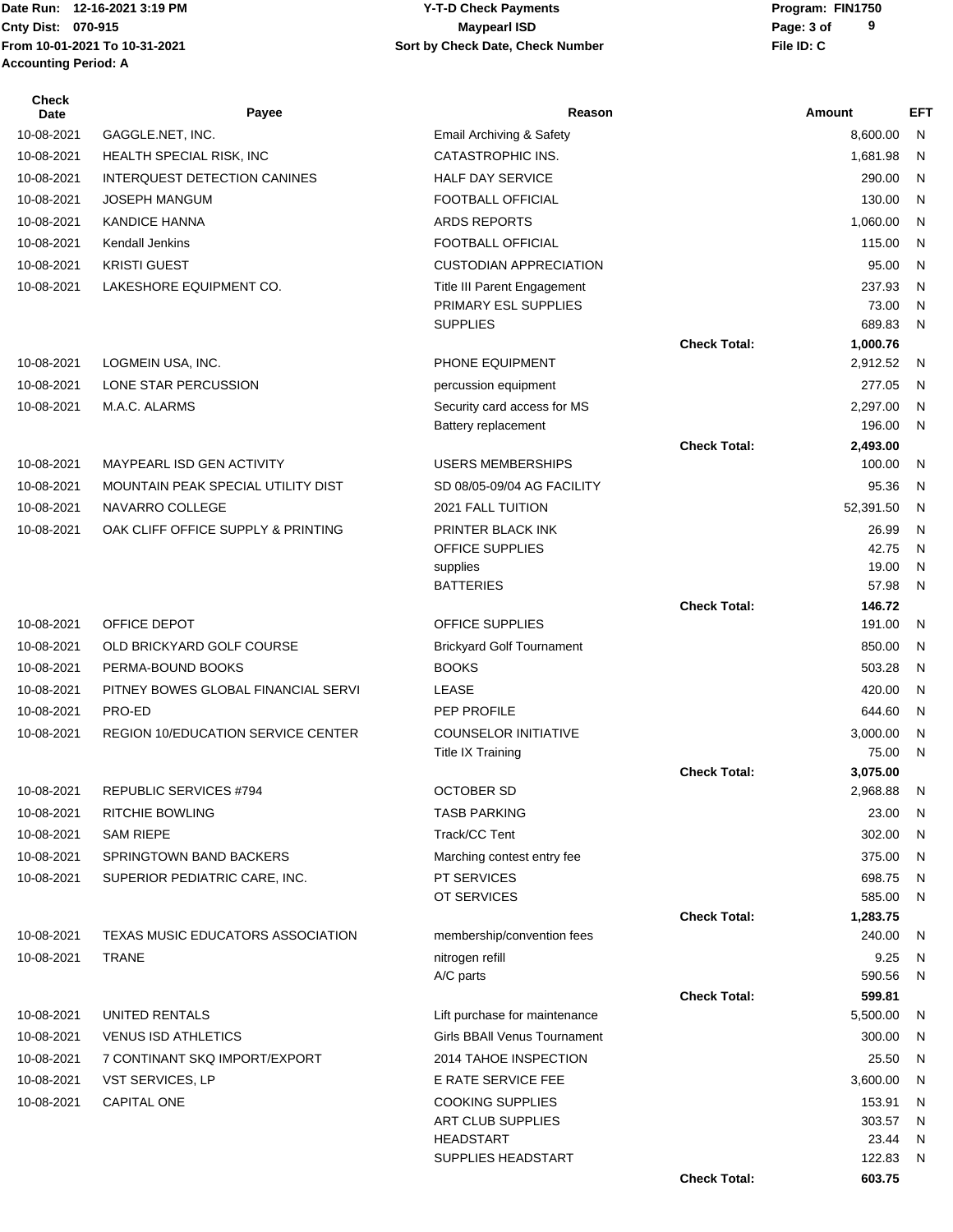### Date Run: 12-16-2021 3:19 PM **CONTACT CONSTRESS PARAMETER PROGRAM:** Program: FIN1750 **Cnty Dist:** 070-915 **Page: 4 of MaypearI ISD MaypearI ISD 12-16-2021 3:19 PM Y-T-D Check Payments 070-915 Maypearl ISD**

| <b>Check</b><br>Date | Payee                                     | Reason                                        |                     | Amount          | <b>EFT</b>        |
|----------------------|-------------------------------------------|-----------------------------------------------|---------------------|-----------------|-------------------|
| 10-08-2021           | <b>WAXAHACHIE GOLF BOOSTER CLUB</b>       | Waxahachie Fall Golf                          |                     | 550.00          | N                 |
| 10-08-2021           | WELDERS WAREHOUSE CORP.                   | <b>CYLINDERS</b>                              |                     | 132.95          | N                 |
| 10-08-2021           | <b>WILLIE MUNDINE</b>                     | FOOTBALL OFFICIAL                             |                     | 130.00          | N                 |
| 10-08-2021           | CLAIMS ADMINISTRATIVE SERVICES INC        | WORKERS COMP CHK# 3699                        |                     | 118.50          | N                 |
|                      |                                           | WORKERS COMP CHK# 3699                        |                     | 15.00           | N                 |
|                      |                                           | WORKERS COMP CHK# 3699                        |                     | 184.03          | N                 |
|                      |                                           | WORKERS COMP CHK# 3700                        |                     | 178.14          | N                 |
|                      |                                           | WORKERS COMP CHK# 3701                        |                     | 246.51          | N                 |
|                      |                                           |                                               | <b>Check Total:</b> | 742.18          |                   |
| 10-13-2021           | <b>CLAIMS ADMINISTRATIVE SERVICES INC</b> | <b>WORKERS COMP EPAY</b>                      |                     | 342.00          | N                 |
| 10-15-2021           | BELLANNE BUTTERFLY BLESSINGS              | DONATION FROM FUNDRAISER                      |                     | 328.00          | N                 |
| 10-15-2021           | CITIBANK, N.A.                            | <b>HOMECOMING SASH</b>                        |                     | 26.99           | N                 |
| 10-15-2021           | COMMUNITY COFFEE CO. LLC                  | <b>COFFEE</b>                                 |                     | 407.90          | N                 |
| 10-15-2021           | RICK'S WORLD OF SPORTS                    | PINK OUT SHIRTS                               |                     | 3,696.50        | N                 |
| 10-15-2021           | TEXAS A&M AGRILIFE EXTENSION SRV.         | <b>BROILERS</b>                               |                     | 75.00           | N                 |
| 10-15-2021           | <b>7MK TRUCKING</b>                       | <b>DIRT WORK</b>                              |                     | 2,160.00        | N                 |
| 10-15-2021           | AIRGAS USA, LLC-CENTRAL DIVISION          | <b>CYLINDERS</b>                              |                     | 238.47          | N                 |
| 10-15-2021           | ALL ABOUT TIRES, LLC                      | Tires PD1                                     |                     | 712.00          | N                 |
| 10-15-2021           | AVENUE FUEL DISTRIBUTOR                   | FUEL FOR DISTRICT                             |                     | 2,206.85        | N                 |
| 10-15-2021           | <b>BAND SHOPPE</b>                        | colorguard flags (part 3)                     |                     | 210.65          | N                 |
| 10-15-2021           | <b>BLACKBOARD INC.</b>                    | Website, App, MN, Reach                       |                     | 9,809.45        | N                 |
| 10-15-2021           | <b>BLICK ART MATERIALS</b>                | <b>ART SUPPLIES</b>                           |                     | 57.13           | N                 |
| 10-15-2021           |                                           |                                               |                     | 640.00          | N                 |
|                      | VARSITY BRANDS HOLDING CO., INC           | <b>Cheerleading Equipment</b>                 |                     | 52.74           | N                 |
| 10-15-2021           | CITIBANK, N.A                             | RED HOODED COSTUMES<br><b>RECONITION</b>      |                     | 23.40           | N                 |
|                      |                                           | <b>BOARD MEAL</b>                             |                     | 30.65           | N                 |
|                      |                                           | Repair parts                                  |                     | 380.40          | N                 |
|                      |                                           | Repair parts                                  |                     | 472.35          | N                 |
|                      |                                           | <b>CAFETERIA TRAYS</b>                        |                     | 2,274.35        | N                 |
|                      |                                           | CHAIRS FOR FOOTBALL STADIUM                   |                     | 479.96          | N                 |
|                      |                                           | BATTERIES/CAMERAS/BOX                         |                     | 285.80          | N                 |
|                      |                                           |                                               | <b>Check Total:</b> | 3,999.65        |                   |
| 10-15-2021           | <b>EAST TEXAS COPY</b>                    | SD 09/01-10/03 ELEM T                         |                     | 670.42<br>70.00 | $\mathsf{N}$<br>N |
|                      |                                           | SD09/09-10/08 ELEM T<br>SD 09/01-10/03 ELEM P |                     | 81.18           | N                 |
|                      |                                           | SD09/09-10/08 ELEM P                          |                     | 76.60           | N                 |
|                      |                                           | SD 09/01-10/03 HSP                            |                     | 39.11           | N                 |
|                      |                                           | SD09/09-10/08 HSP                             |                     | 108.17          | N                 |
|                      |                                           | SD 09/01-10/03 HST                            |                     | 541.50          | N                 |
|                      |                                           | SD09/09-10/08 HST                             |                     | 101.20          | N                 |
|                      |                                           | SD 09/01-10/03 PRIM T                         |                     | 204.76          | N                 |
|                      |                                           | SD09/09-10/08 PRIM T                          |                     | 70.00           | N                 |
|                      |                                           | LEASE SD 10/25-11/25                          |                     | 255.37          | N                 |
|                      |                                           | SD 09/01-10/03 PRIM P                         |                     | 56.54           | N                 |
|                      |                                           | SD09/09-10/08 PRIM P<br>SD 09/01-10/03 ADMIN  |                     | 74.20<br>138.11 | N<br>N            |
|                      |                                           | SD09/09-10/08 ADMIN                           |                     | 87.62           | N                 |
|                      |                                           | HS LEASE                                      |                     | 128.24          | N                 |
|                      |                                           | SD 09/01-10/03 MSP                            |                     | 59.07           | N                 |
|                      |                                           | SD09/09-10/08 MSP                             |                     | 70.00           | N                 |
|                      |                                           | SD 09/01-10/03 MST                            |                     | 699.32          | N                 |
|                      |                                           | SD09/09-10/08 MST                             |                     | 158.88          | N                 |
|                      |                                           | SD09/09-10/08 SPED                            |                     | 73.23           | N                 |
|                      |                                           | <b>SPED LEASE</b>                             |                     | 128.23          | N                 |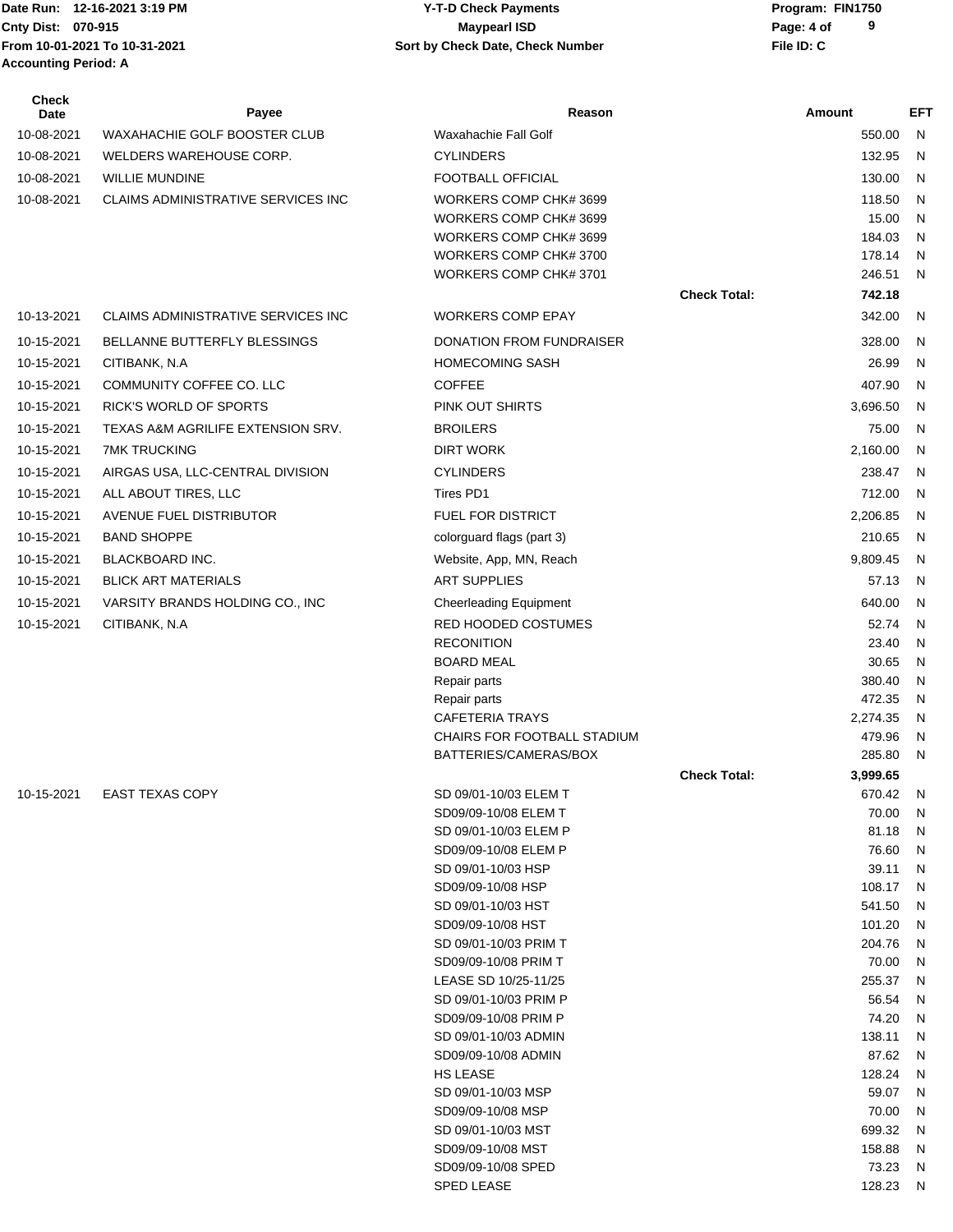Date Run: 12-16-2021 3:19 PM **CONTACT CONSTRESS PARAMETER PROGRAM:** Program: FIN1750 **From 10-01-2021 To 10-31-2021 File ID: C Sort by Check Date, Check Number Accounting Period: A**

| Check<br>Date | Payee                                     | Reason                                      |                     | Amount               | <b>EFT</b> |
|---------------|-------------------------------------------|---------------------------------------------|---------------------|----------------------|------------|
|               |                                           | SD 09/01-10/03 SPED                         |                     | 73.06                | N          |
|               |                                           |                                             | <b>Check Total:</b> | 3,964.81             |            |
| 10-15-2021    | EDUPHORIA SCHOOL OBJECTS                  | Lead4Ward                                   |                     | 1,080.00             | N          |
| 10-15-2021    | EICHELBAUM WARDELL HANSEN POWELL &        | <b>LEGAL SERVICES</b>                       |                     | 957.63               | N          |
| 10-15-2021    | CLEBURNE WELDING & INDUSTRIAL SUPPL       | <b>WELDING SUPPLIES</b>                     |                     | 1,433.95             | N          |
|               |                                           | <b>WELDING SUPPLIES</b>                     |                     | 1,210.00             | N          |
|               |                                           |                                             | <b>Check Total:</b> | 2,643.95             |            |
| 10-15-2021    | FRONTLINE TECHNOLOGIES GROUP, LLC         | <b>IEP PROGRAM</b>                          |                     | 1,068.75             | N          |
|               |                                           | SIS<br>504 PROGRAM                          |                     | 2,570.25<br>1,420.80 | N<br>N     |
|               |                                           |                                             | <b>Check Total:</b> | 5,059.80             |            |
| 10-15-2021    | <b>GLEN ROSE HS</b>                       | JH Boys BBall Glen Rose Tourna              |                     | 400.00               | N          |
| 10-15-2021    | <b>GLEN ROSE ISD</b>                      | JH Boys BBall Glen Rose Tourna              |                     | 200.00               | N          |
|               | <b>ISTATION</b>                           | ISIP ADVANCED READING                       |                     | 238.00               |            |
| 10-15-2021    |                                           |                                             |                     |                      | N          |
| 10-15-2021    | DANUTA C JACKSON                          | <b>VOLLEYBALL OFFICIAL</b>                  |                     | 80.00                | N          |
| 10-15-2021    | <b>KANDICE HANNA</b>                      | <b>CONSULTS</b>                             |                     | 1,560.00             | N          |
| 10-15-2021    | <b>LABATT FOOD SERVICE</b>                | CN GROCERIES ELEM                           |                     | 5,190.88             | N          |
|               |                                           | CN GROCERIES HS<br><b>CN GROCERIES PRIM</b> |                     | 6,256.79<br>3,864.21 | N<br>N     |
|               |                                           | CN GROCERIES MS                             |                     | 7,575.33             | N          |
|               |                                           |                                             | <b>Check Total:</b> | 22,887.21            |            |
| 10-15-2021    | LIFE SCHOOL RED OAK                       | <b>Life Secretary Stipend</b>               |                     | 200.00               | N          |
| 10-15-2021    | LOWE'S                                    | <b>SUPPLIES</b>                             |                     | 35.33                | N          |
|               |                                           | <b>SUPPLIES</b>                             |                     | 275.24               | N          |
|               |                                           |                                             | <b>Check Total:</b> | 310.57               |            |
| 10-15-2021    | <b>MENTORING MINDS</b>                    | <b>MATH</b>                                 |                     | 972.50               | N          |
|               |                                           | <b>ELAR</b>                                 |                     | 973.40               | N          |
|               |                                           |                                             | <b>Check Total:</b> | 1,945.90             |            |
| 10-15-2021    | <b>MENTORS CARE</b>                       | <b>MENTORS CARE #2</b>                      |                     | 4,500.00             | N          |
| 10-15-2021    | <b>SYLVIA MILLER</b>                      | <b>VOLLEYBALL OFFICIAL</b>                  |                     | 170.00               | N          |
| 10-15-2021    | <b>MUSIC IN MOTION</b>                    | <b>MUSIC</b>                                |                     | 166.12               | - N        |
| 10-15-2021    | NAVARRO COLLEGE                           | 2021 FALL TUITION                           |                     | 173.18               | N.         |
| 10-15-2021    | <b>BORDEN DAIRY</b>                       | CN MILK LSK                                 |                     | 1,311.73             | N          |
|               |                                           | <b>MILK HS</b>                              |                     | 923.58               | N,         |
|               |                                           | <b>CN MILK PRIM</b>                         |                     | 856.65               | N.         |
|               |                                           | CM=N MILK MS                                |                     | 1,244.84             | - N        |
|               |                                           |                                             | <b>Check Total:</b> | 4,336.80             |            |
| 10-15-2021    | OAK CLIFF OFFICE SUPPLY & PRINTING        | TABLES STOOLS                               |                     | 6,973.35             | N,         |
| 10-15-2021    | OFFICE DEPOT                              | PRESSBOARD DIVIDERS                         |                     | 71.10                | N.         |
|               |                                           | <b>FOLDERS</b><br>ADJUSTABLE DESK           |                     | 87.38<br>69.99       | N<br>N     |
|               |                                           |                                             | <b>Check Total:</b> | 228.47               |            |
| 10-15-2021    | PAMELA D. FUCHS                           | <b>VOLLEYBALL OFFICIAL</b>                  |                     | 80.00                | N          |
| 10-15-2021    | PIEPER ENTERPRISES, INC.                  | SPORTS COMPLEX OCTOBER                      |                     | 2,250.00             | N          |
|               |                                           | Dirt work behind AG barn                    |                     | 1,500.00             | N          |
|               |                                           | LAWN MAINTENANCE OCTOBER                    |                     | 6,500.00             | N          |
|               |                                           |                                             | <b>Check Total:</b> | 10,250.00            |            |
| 10-15-2021    | <b>REGION 10/EDUCATION SERVICE CENTER</b> | <b>GIFTED AND TALENTED</b>                  |                     | 1,200.00             | N,         |
|               |                                           | EARLY CHILDHOOD PACKAGE                     |                     | 600.00               | N,         |
|               |                                           |                                             | <b>Check Total:</b> | 1,800.00             |            |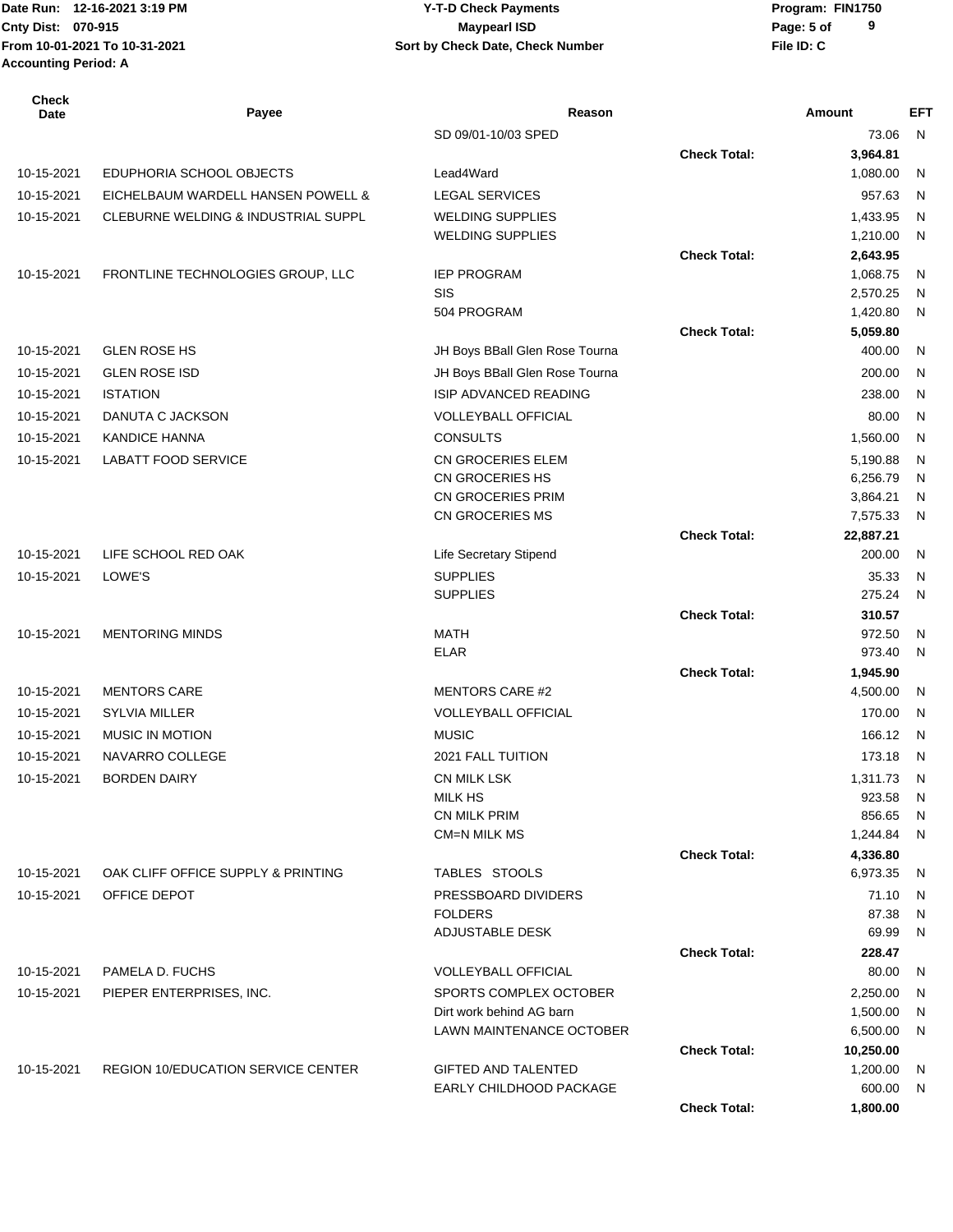**Accounting Period: A**

#### Date Run: 12-16-2021 3:19 PM **CONTACT CONSTRESS PARAMETER PROGRAM:** Program: FIN1750 **Cnty Dist:** 070-915 **Page:** 6 of **From 10-01-2021 To 10-31-2021 File ID: C Sort by Check Date, Check Number 12-16-2021 3:19 PM Y-T-D Check Payments 070-915 Maypearl ISD**

| <b>Check</b><br>Date | Payee                                | Reason                                           |                     | Amount               | <b>EFT</b>   |
|----------------------|--------------------------------------|--------------------------------------------------|---------------------|----------------------|--------------|
| 10-15-2021           | <b>REGION 12 ESC</b>                 | <b>SOFTWARE</b>                                  |                     | 39,837.96            | N            |
| 10-15-2021           | <b>RIVERSIDE INSIGHTS</b>            | <b>FORMS</b>                                     |                     | 111.23               | N            |
| 10-15-2021           | SUNRISE RIVER PRESS                  | HEALTHCARE PLANS FOR SCHOOL                      |                     | 99.00                | N            |
| 10-15-2021           | SUPERIOR PEDIATRIC CARE, INC.        | <b>PT SERVICES</b>                               |                     | 893.75               | N            |
|                      |                                      | OT SERVICES                                      |                     | 650.00               | N            |
|                      |                                      |                                                  | <b>Check Total:</b> | 1,543.75             |              |
| 10-15-2021           | <b>TASBO</b>                         | TASBO Membership - Dycus                         |                     | 135.00               | N            |
| 10-15-2021           | <b>TEPSA</b>                         | <b>TEPSA MEMBERSHIP</b>                          |                     | 7.00                 | N            |
|                      |                                      | <b>TEPSA MEMBERSHIP</b>                          |                     | 7.00                 | N            |
|                      |                                      | <b>TEPSA MEMBERSHIP</b>                          |                     | 350.00               | N            |
|                      |                                      | <b>TEPSA MEMBERSHIP</b>                          |                     | 350.00               | N            |
|                      |                                      |                                                  | <b>Check Total:</b> | 714.00               |              |
| 10-20-2021           | CLAIMS ADMINISTRATIVE SERVICES INC   | Workmens Compensation                            |                     | 635.00               | N            |
| 10-22-2021           | COMMUNITY COFFEE CO. LLC             | <b>COFFEE</b>                                    |                     | 387.45               | N            |
|                      |                                      | <b>COFFEE</b>                                    |                     | 411.30               | N            |
|                      |                                      |                                                  | <b>Check Total:</b> | 798.75               |              |
| 10-22-2021           | <b>JAMES EUBANK</b>                  | <b>PIG MONEY</b>                                 |                     | 500.00               | N            |
| 10-22-2021           | <b>MAYPEARL EDUCATION FOUNDATION</b> | <b>CAMERON SCHOLARSHIPS</b>                      |                     | 100.00               | N            |
| 10-22-2021           | ORIENTAL TRADING COMPANY, INC.       | SUPPLIES FOR CHEER<br><b>SUPPLIES FOR CHEER</b>  |                     | 353.08               | N<br>N       |
|                      |                                      |                                                  | <b>Check Total:</b> | 128.16<br>481.24     |              |
| 10-22-2021           | ADVANTAGE MEDICAL CLINIC             | DOT PHYSICAL                                     |                     | 63.00                | N            |
| 10-22-2021           | <b>ATMOS ENERGY</b>                  | SD09/02-10/04 ELEM                               |                     | 442.99               | N            |
| 10-22-2021           | <b>BIG WHEEL AND TIRE</b>            | <b>BUS 62 TIRE PATCH</b>                         |                     | 30.00                | N            |
| 10-22-2021           | CANON FINANCIAL SERVICES INC         | LEASE                                            |                     | 1,300.29             | N            |
|                      |                                      | LEASE                                            |                     | 60.74                | $\mathsf{N}$ |
|                      |                                      | LEASE                                            |                     | 74.90                | N            |
|                      |                                      |                                                  | <b>Check Total:</b> | 1,435.93             |              |
| 10-22-2021           | CDWG INC.                            | <b>Backup for Servers</b>                        |                     | 3,193.00             | N            |
| 10-22-2021           | CLAIMS ADMINISTRATIVE SERVICES INC   | CAS ANNUAL SERVICE FEE 21/22                     |                     | 2,400.00             | N            |
| 10-22-2021           | <b>DISCOUNT PC</b>                   | <b>DOCKING ADAPTERS</b>                          |                     | 6,147.00             | N            |
| 10-22-2021           | ELLIS COUNTY MUSIC CENTER            | french horn repairs                              |                     | 260.00               | N            |
| 10-22-2021           | CLEBURNE WELDING & INDUSTRIAL SUPPL  | <b>CYLINDERS</b>                                 |                     | 21.15 N              |              |
| 10-22-2021           | FED EX                               | <b>COMPUTER PARTS</b>                            |                     | 200.00 N             |              |
| 10-22-2021           | FRONTLINE TECHNOLOGIES GROUP, LLC    | EL PROGRAM MANAGEMENT                            |                     | 500.00               | N            |
| 10-22-2021           | HANDWRITING WITHOUT TEARS            | LETTERS NUMBERS                                  |                     | 3,365.14             | N,           |
|                      |                                      | <b>CURSIVE BOOKS</b>                             |                     | 1,496.86             | N            |
|                      |                                      |                                                  | <b>Check Total:</b> | 4,862.00             |              |
| 10-22-2021           | <b>HEARTLAND PAYMENT SYSTEMS</b>     | <b>MENU PLANNING</b>                             |                     | 510.50               | N,           |
| 10-22-2021           | <b>HILCO</b>                         | SD 08/27-09/27 FUEL TANKS                        |                     | 34.25                | N            |
|                      |                                      | SD 08/27-09/27 MARQUEE                           |                     | 57.41                | N            |
|                      |                                      | SD 08/27-09/27 SEC LIGHTS                        |                     | 37.87                | N            |
|                      |                                      | SD 08/27-09/27 ELEM                              |                     | 6,401.01             | N            |
|                      |                                      | SD 08/27-09/27 MS<br>SD 08/27-09/27 ATH FACILITY |                     | 4,739.27<br>1,248.28 | N<br>N       |
|                      |                                      | SD 08/27-09/27 HS N. WING                        |                     | 3,951.42             | N,           |
|                      |                                      | SD 08/27-09/27 PORTABLE                          |                     | 173.90               | N,           |
|                      |                                      | SD 08/27-09/27 SPORTS COMPLEX                    |                     | 348.91               | N,           |
|                      |                                      | SD 08/27-09/27 AG FACILITY                       |                     | 1,365.78             | N,           |
|                      |                                      |                                                  | <b>Check Total:</b> | 18,358.10            |              |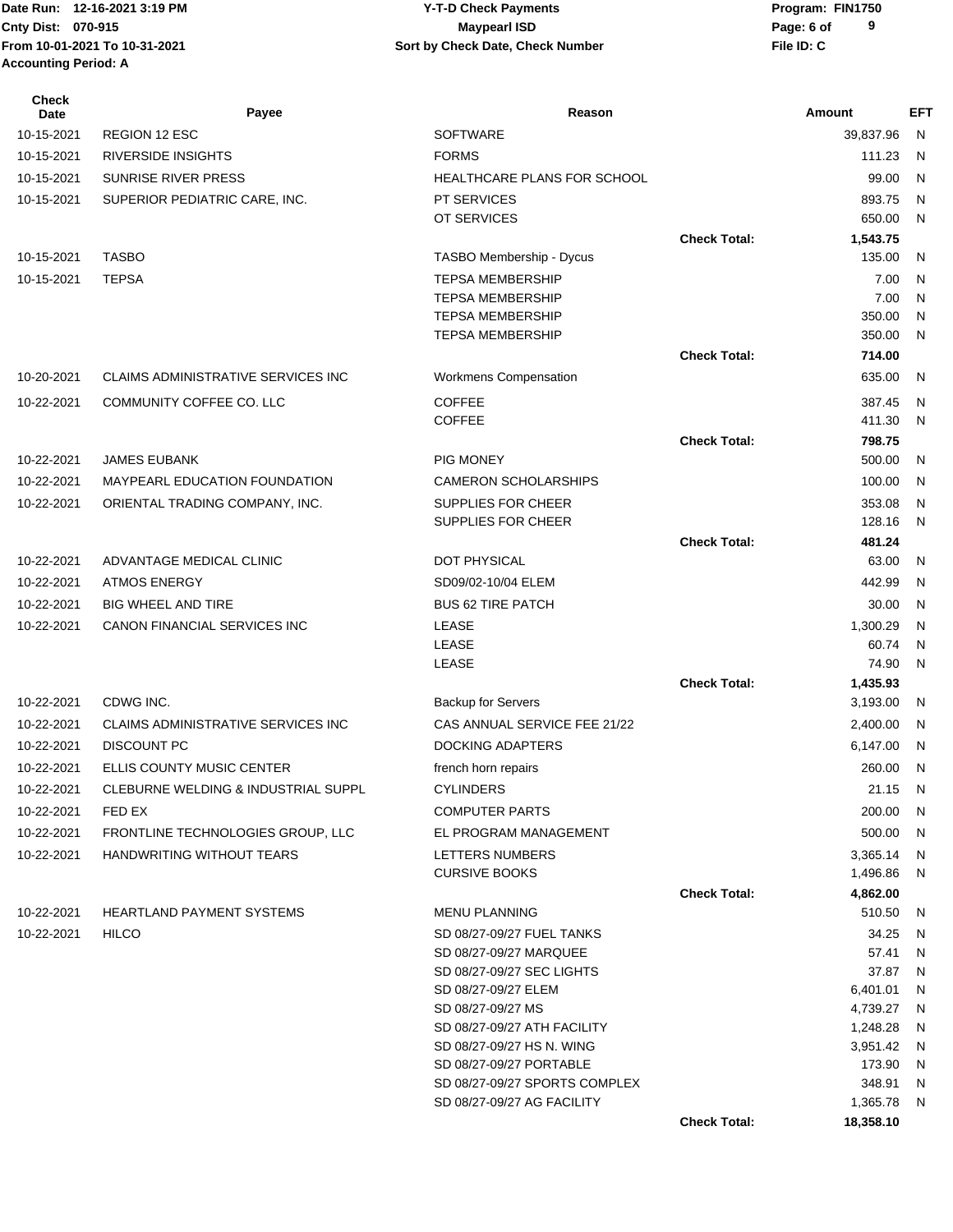## Date Run: 12-16-2021 3:19 PM **CONTACT CONSTRESS PARAMETER PROGRAM:** Program: FIN1750 **Cnty Dist:** 070-915 **Page: 7 of Page: 7 of MaypearI ISD 12-16-2021 3:19 PM Y-T-D Check Payments 070-915 Maypearl ISD**

| <b>Check</b><br>Date | Payee                              | Reason                                                           |                     | Amount               | EFT    |
|----------------------|------------------------------------|------------------------------------------------------------------|---------------------|----------------------|--------|
| 10-22-2021           | HOME DEPOT CREDIT SERVICES         | <b>AG SUPPLIES</b>                                               |                     | 1,453.84             | N      |
| 10-22-2021           | <b>KATHRYN SOUTHARD</b>            | PD BOOK                                                          |                     | 34.65                | N      |
| 10-22-2021           | LAKESHORE EQUIPMENT CO.            | RTI INTERVENTIONIST SUPPLIES                                     |                     | 148.95               | N      |
| 10-22-2021           | <b>LRP PUBLICATIONS</b>            | <b>SPED HANDBOOKS</b>                                            |                     | 214.50               | N      |
| 10-22-2021           | <b>MACENZIE SIMMONS</b>            | colorguard tech                                                  |                     | 240.00               | N      |
| 10-22-2021           | <b>MARKS PLUMBING PARTS</b>        | Plumbing pats for the district                                   |                     | 1,067.89             | N      |
| 10-22-2021           | <b>STEVEN MOSS</b>                 | band clinician                                                   |                     | 300.00               | N      |
| 10-22-2021           | N2Y, INC.                          | UNIQUE LEARNING SYSTEM                                           |                     | 856.89               | N      |
|                      |                                    | UNIQUE LEARNING SYSTEM                                           |                     | 2,517.48             | N      |
|                      |                                    |                                                                  | <b>Check Total:</b> | 3,374.37             |        |
| 10-22-2021           | NATIONAL FFA ORGANIZATION          | FFA Greenhand pin                                                |                     | 154.00               | N      |
| 10-22-2021           | ON DECK SPORTS                     | Softball Equipment                                               |                     | 274.99               | N      |
| 10-22-2021           | ON2 CORPORATION                    | drum wraps                                                       |                     | 593.31               | N      |
| 10-22-2021           | O'REILLY AUTO PARTS                | Cleaning supplies                                                |                     | 80.95                | N      |
| 10-22-2021           | PENDERS MUSIC CO.                  | band books                                                       |                     | 389.64               | N      |
| 10-22-2021           | <b>RECON MEDICAL</b>               | RECON BLEED KITS GAUZE                                           |                     | 2,070.00             | N      |
| 10-22-2021           | REGION 10/EDUCATION SERVICE CENTER | <b>INSTRUCTIONAL PRACTICES</b>                                   |                     | 1,000.00             | N      |
|                      |                                    | <b>TEKS Bank questions</b>                                       |                     | 500.00               | N      |
|                      |                                    | <b>INSTRUCTIONAL PRACTICES</b><br><b>INSTRUCTIONAL PRACTICES</b> |                     | 4,000.00<br>1,000.00 | N<br>N |
|                      |                                    |                                                                  | <b>Check Total:</b> | 6,500.00             |        |
| 10-22-2021           | <b>REGION 12 ESC</b>               | <b>JOB POSTINGS</b>                                              |                     | 100.00               | N      |
| 10-22-2021           | ROBERT BRONAR                      | percussion tech                                                  |                     | 180.00               | N      |
| 10-22-2021           | INSTERSTATE BILLINGSERVICE, INC    | <b>BLUE BIRD BUS CHAIRLIFT</b>                                   |                     | 104,129.00           | N      |
| 10-22-2021           | Secured Mobility LLC               | SMART TAG ANNUAL SERVICE                                         |                     | 6,460.00             | N      |
| 10-22-2021           | <b>SHANE WIGLEY</b>                | marching tech work                                               |                     | 500.00               | N      |
| 10-22-2021           | <b>SIDELINE POWER</b>              | End Zone Pan/Tilt Remote                                         |                     | 55.00                | N      |
| 10-22-2021           | SUPERIOR PEDIATRIC CARE, INC.      | 9/20/2021 TVI SERVIC                                             |                     | 375.00               | N      |
| 10-22-2021           | <b>TCA</b>                         | <b>CONFERENCE REGISTRATION</b>                                   |                     | 180.00               | N      |
| 10-22-2021           | <b>TXU ENERGY</b>                  | SD 09/10-10/10 SEC LIGHTS                                        |                     | 335.29               | N      |
| 10-22-2021           | UIL AREA D MARCHING                | Marching contest entry fee                                       |                     | 250.00               | N      |
| 10-22-2021           | 7 CONTINANT SKQ IMPORT/EXPORT      | TIRE PLUG                                                        |                     | 10.00 N              |        |
|                      |                                    | OIL CHANGE PD TAHOE                                              |                     | 68.94 N              |        |
|                      |                                    |                                                                  | <b>Check Total:</b> | 78.94                |        |
| 10-27-2021           | ANDERSON, MARX & BOHL, P.C.        | YEAR END AUDIT                                                   |                     | 25,000.00            | N,     |
| 10-29-2021           | TEXAS A&M AGRILIFE EXTENSION SRV.  | <b>WRONG VENDOR NAME.</b>                                        |                     | -75.00               | N.     |
| 10-29-2021           | ABIGIAL EDWARDS                    | WINNERS FRESH COUNTRY FR                                         |                     | 40.00                | N      |
| 10-29-2021           | AIDAN VOTAW                        | WINNERS FRESH COUNTRY FR                                         |                     | 30.00                | N      |
| 10-29-2021           | <b>BRAYLEE COPPOCK</b>             | WINNERS FRESH COUNTRY FR                                         |                     | 20.00                | N      |
| 10-29-2021           | <b>CAMERON FINCHER</b>             | WINNERS FRESH COUNTRY FR                                         |                     | 330.00               | N      |
| 10-29-2021           | <b>CHASTITY JORDAN</b>             | WINNERS FRESH COUNTRY FR                                         |                     | 20.00                | N      |
| 10-29-2021           | COMMUNITY COFFEE CO. LLC           | <b>COFFEE</b>                                                    |                     | 333.27               | N      |
|                      |                                    | <b>COFFEE</b>                                                    |                     | 196.07               | N.     |
|                      |                                    |                                                                  | <b>Check Total:</b> | 529.34               |        |
| 10-29-2021           | <b>COOPER TRAHAN</b>               | WINNERS FRESH COUNTRY FR                                         |                     | 20.00                | N      |
| 10-29-2021           | DAREN JACKSON                      | WINNERS FRESH COUNTRY FR                                         |                     | 30.00                | N.     |
| 10-29-2021           | <b>DEREK SPILLERS</b>              | WINNERS FRESH COUNTRY FR                                         |                     | 20.00 N              |        |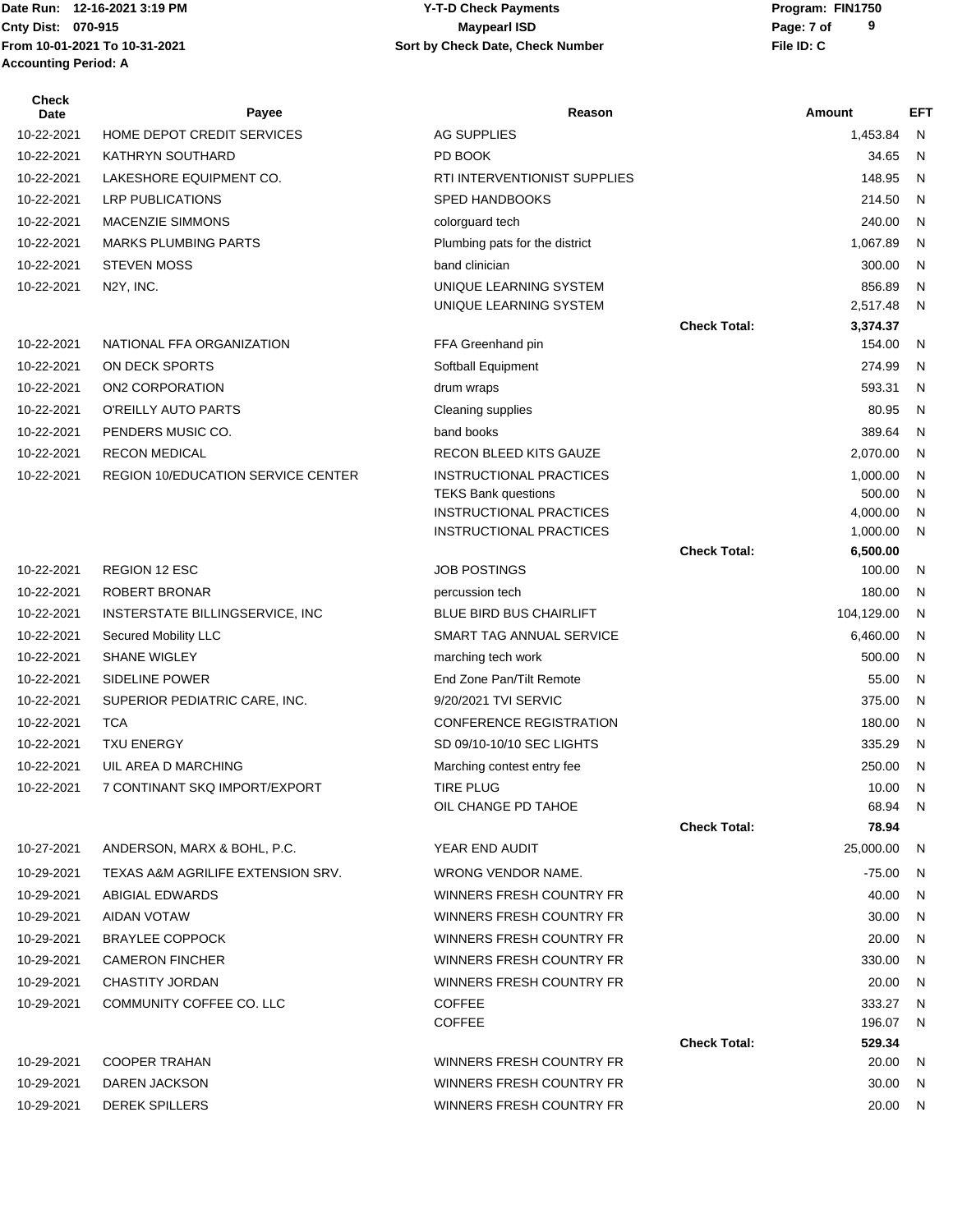**Accounting Period: A**

Date Run: 12-16-2021 3:19 PM **CONTACT CONSTRESS PARAMETER PROGRAM:** Program: FIN1750 **Cnty Dist:** 070-915 **Page: 8 of MaypearI ISD MaypearI ISD From 10-01-2021 To 10-31-2021 File ID: C Sort by Check Date, Check Number 12-16-2021 3:19 PM Y-T-D Check Payments 070-915 Maypearl ISD**

| <b>Check</b><br>Date | Payee                                         | Reason                                                   |                     | Amount               | <b>EFT</b> |
|----------------------|-----------------------------------------------|----------------------------------------------------------|---------------------|----------------------|------------|
| 10-29-2021           | <b>GAVIN STINSON</b>                          | WINNERS FRESH COUNTRY FR                                 |                     | 20.00                | N          |
| 10-29-2021           | <b>HOMER ARIZPE</b>                           | WINNERS FRESH COUNTRY FR                                 |                     | 30.00                | N          |
| 10-29-2021           | <b>JACK EUBANK</b>                            | WINNERS FRESH COUNTRY FR                                 |                     | 20.00                | N          |
| 10-29-2021           | <b>JENNA QUILLIN</b>                          | WINNERS FRESH COUNTRY FR                                 |                     | 30.00                | N          |
| 10-29-2021           | <b>JESSICA STANSELL</b>                       | WINNERS FRESH COUNTRY FR                                 |                     | 150.00               | N          |
| 10-29-2021           | <b>JUSTIN MCASKILL</b>                        | WINNERS FRESH COUNTRY FR                                 |                     | 20.00                | N          |
| 10-29-2021           | KING VETERINARY SERVICES, PLLC                | <b>ANIMAL SUPPLIES</b>                                   |                     | 1,152.23             | N          |
| 10-29-2021           | <b>KIRSTYN SWORD</b>                          | WINNERS FRESH COUNTRY FR                                 |                     | 30.00                | N          |
| 10-29-2021           | LEE JOFFRE                                    | <b>Teacher Breakfast</b>                                 |                     | 111.30               | N          |
| 10-29-2021           | <b>MADDISON FARLEY</b>                        | WINNERS FRESH COUNTRY FR                                 |                     | 20.00                | N          |
| 10-29-2021           | PRESLEY JACKSON                               | WINNERS FRESH COUNTRY FR                                 |                     | 30.00                | N          |
| 10-29-2021           | <b>TEXAS A&amp;M AGRILIFE POULTRY SCIENCE</b> | <b>BROILERS</b>                                          |                     | 75.00                | N          |
| 10-29-2021           | <b>TEXAS FFA ASSOCIATION</b>                  | <b>MEMBERSHIP FEES</b>                                   |                     | 2,601.50             | N          |
| 10-29-2021           | <b>TYLA WILLIAMS</b>                          | WINNERS FRESH COUNTRY FR                                 |                     | 20.00                | N          |
| 10-29-2021           |                                               |                                                          |                     |                      |            |
|                      | <b>CAPITAL ONE</b>                            | TOTES NOTE CARDS COUNSELING T                            |                     | 72.86                | N          |
| 10-29-2021           | <b>WHITNEY STANSELL</b>                       | WINNERS FRESH COUNTRY FR                                 |                     | 60.00                | N          |
| 10-29-2021           | <b>WYATT HATTON</b>                           | WINNERS FRESH COUNTRY FR                                 |                     | 20.00                | N          |
| 10-29-2021           | ALL AMERICAN FLAGS AND BANNERS                | <b>Cheerleading Flags</b>                                |                     | 985.00               | N          |
| 10-29-2021           | APOGEE COMPONENTS                             | RockSim Additional Lic for Tch                           |                     | 18.54                | N          |
| 10-29-2021           | AVENUE FUEL DISTRIBUTOR                       | FUEL FOR DISTRICT                                        |                     | 3,267.01             | N          |
| 10-29-2021           | BAYLOR INSTITUTE OF REHABILITATION            | Trainer                                                  |                     | 1,105.00             | N          |
| 10-29-2021           | VARSITY BRANDS HOLDING CO., INC               | Volleyball Equipment                                     |                     | 594.00               | N          |
| 10-29-2021           | CDWG INC.                                     | DELL CTO 5320 171185G7                                   |                     | 24,794.00            | N          |
|                      |                                               | DELL CTO 5320 15 1145G7                                  | <b>Check Total:</b> | 46,530.00            | N          |
| 10-29-2021           | DEMCO, INC.                                   | library                                                  |                     | 71,324.00<br>475.67  | N          |
| 10-29-2021           | <b>DESOTO JANITORIAL</b>                      | Janitorial/kitchen supplies                              |                     | 6,123.71             | N          |
| 10-29-2021           | <b>DIRECT ENERGY</b>                          | SD 09/10-10/10 PRACT FIELD                               |                     | 11.11                | N          |
|                      |                                               | SD 09/10-10/10 GOLF                                      |                     | 906.07               | N          |
|                      |                                               | SD 09/10-10/10 PRIM CAFTERIA                             |                     | 540.13               | N          |
|                      |                                               | SD 09/10-10/10 HS S WING                                 |                     | 2,779.31             | N          |
|                      |                                               | SD 09/10-10/10 ARCHIVE                                   |                     | 128.32               | N          |
|                      |                                               | SD 09/10-10/10 QUAD                                      |                     | 240.33               | N          |
|                      |                                               | SD 09/10-10/10 PRIMARY                                   |                     | 1,453.69             | N          |
|                      |                                               | SD 09/10-10/10 PORTABLE<br>SD 09/10-10/10 BUS BARN       |                     | 132.92<br>36.39      | N<br>N     |
|                      |                                               | SD 09/10-10/10 ADMIN                                     |                     | 288.46               | N          |
|                      |                                               |                                                          | <b>Check Total:</b> | 6,516.73             |            |
| 10-29-2021           | ELLIS COUNTY MUSIC CENTER                     | <b>FLANGE</b>                                            |                     | 65.00                | N          |
|                      |                                               | <b>EUOPHIUM VALVES</b>                                   |                     | 25.00                | N          |
|                      |                                               | EUPH CHEM CLEAN DENTS VALVES                             |                     | 325.00               | N          |
|                      |                                               | folders and flip books                                   |                     | 31.98                | N          |
|                      |                                               |                                                          | <b>Check Total:</b> | 446.98               |            |
| 10-29-2021           | <b>EMAINT ENTERPRISES, LLC</b>                | <b>MAINTENANCE PROGRAM</b><br><b>MAINTENANCE PROGRAM</b> |                     | 1,500.00<br>2,580.00 | N<br>N     |
|                      |                                               |                                                          | <b>Check Total:</b> | 4,080.00             |            |
| 10-29-2021           | <b>ENVIROMATIC SYSTEMS OR FORT WORTH</b>      | A/C repairs LSK                                          |                     | 1,368.96             | N          |
| 10-29-2021           | <b>FERRIS ISD</b>                             | Boys BBall JH Ferris Tournamen                           |                     | 250.00               | N.         |
| 10-29-2021           | FLATT STATIONERS, INC.                        | <b>COUNSELOR SUPPLIES</b>                                |                     | 103.08 N             |            |